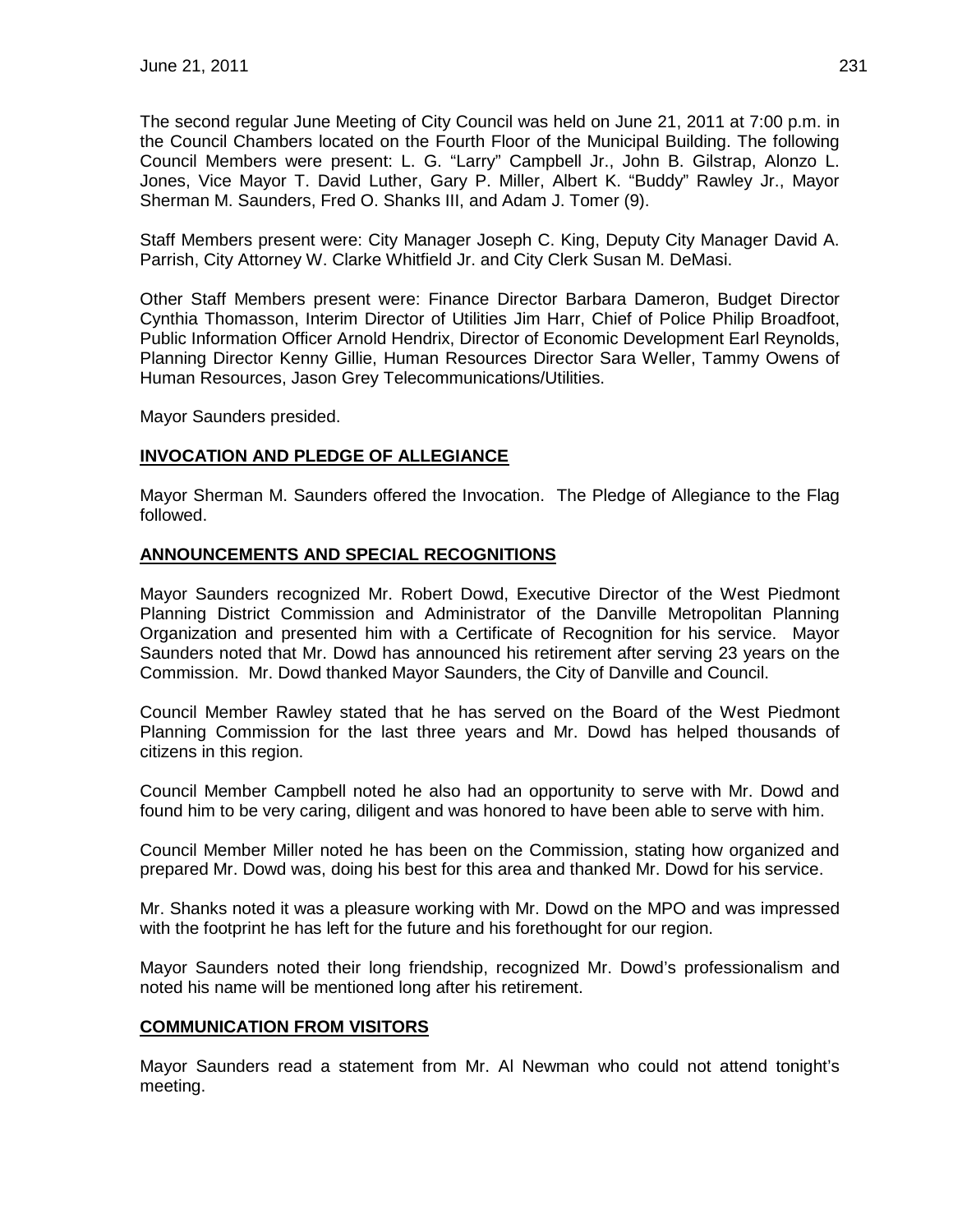No other citizens desired to be heard.

## **PROPOSED FY 2012 BUDGET**

## **CONSIDERATION - AMENDING AND ESTABLISHING CERTAIN FEES**

Vice Mayor Luther **moved** adoption of an Ordinance entitled:

#### **ORDINANCE NO. 2011-06.01**

AMENDING AND ESTABLISHING CERTAIN FEES AND CHARGES FOR FIRE, POLICE, PUBLIC WORKS NUISANCE VIOLATIONS, INFORMATION TECHNOLOGY, INSPECTIONS, AND MASS TRANSIT EFFECTIVE AUGUST 1, 2011

The Motion was **seconded** by Council Member Rawley.

Mr. Shanks noted there is nothing in this budget all agree on but the cornerstones to this budget are what make the budget possible without a tax increase.

Mr. Tomer noted he doesn't agree with all of the fees but a vast majority of them are needed; he will be voting for these fees and hopes other council members join him.

Dr. Miller noted he does not agree with all of the fees but the alternative is to raise real estate taxes.

Vice Mayor Luther noted there is nothing in this budget that all like and there are things in this budget that all dislike. There are also 5,000 fewer taxpayers in the City than a decade ago and there is no way any City can operate with that kind of loss and maintain the level of service without trimming the staff and making people pay for the things that they use.

Mayor Saunders recognized Charles Franklin Easome, 334 3<sup>rd</sup> Avenue, Danville, who spoke against the increase on the Reserve A Ride Fee. Council discussed the changes in fares with respect to the Reserve A Ride services and elimination of Bus Stop to Bus Stop.

Mayor Saunders noted he would be voting no on the Motion and noted the City is having some very tough times and has to be diligent in finding ways to operate with the recession, loss of population and high unemployment.

The Motion was **carried** by the following vote:

| VOTE: | $7-2$                            |
|-------|----------------------------------|
| AYE:  | Gilstrap, Jones, Luther, Miller, |
|       | Rawley, Shanks and Tomer (7)     |
| NAY:  | Campbell and Saunders (2)        |

### **CONSIDERATION - ESTABLISHING CERTAIN SANITATION USER FEES**

Vice Mayor Luther **moved** adoption of an Ordinance entitled:

#### **ORDINANCE NO. 2011-06.02**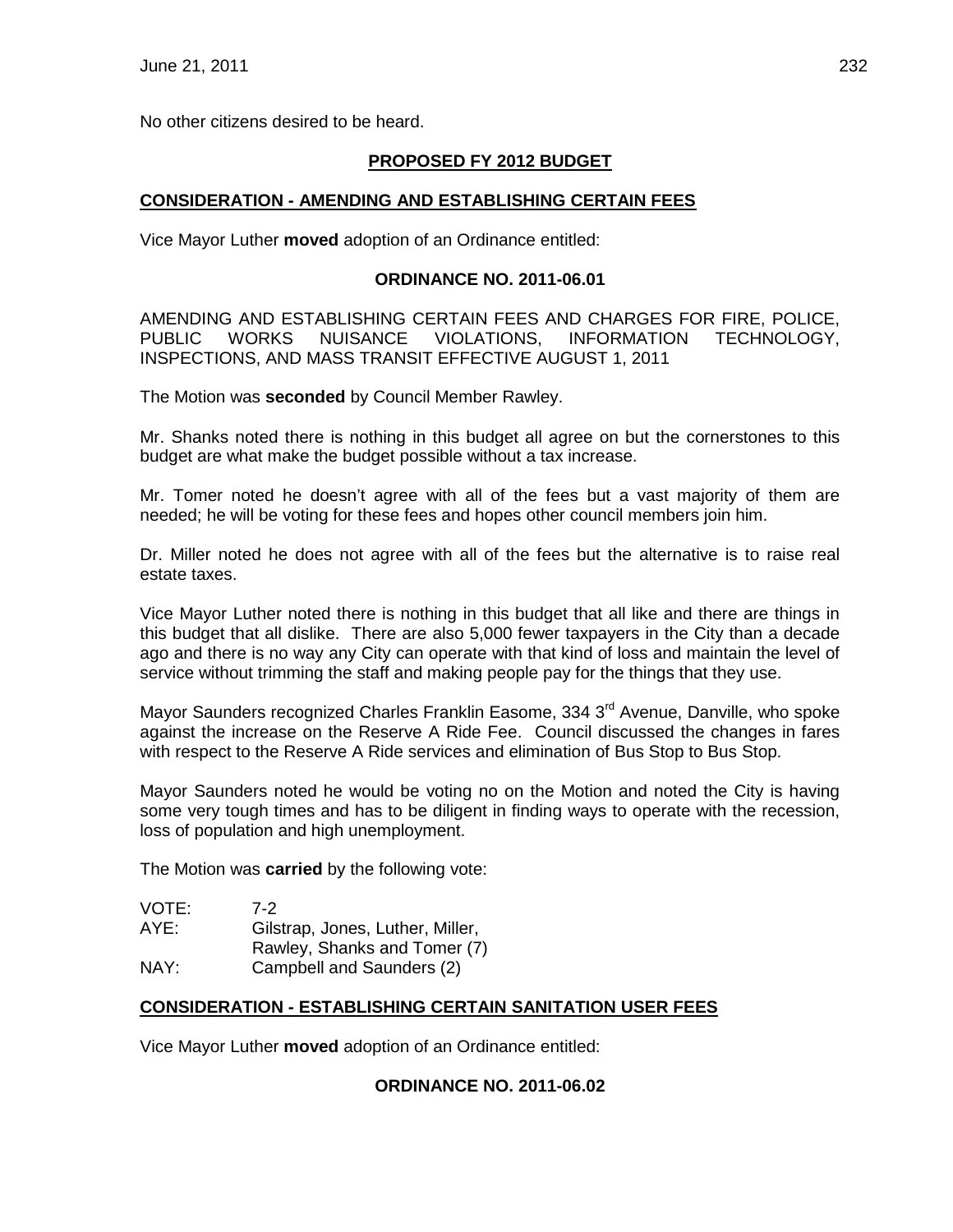## ESTABLISHING CERTAIN SANITATION USER FEES OF THE CITY OF DANVILLE, DEPARTMENT OF PUBLIC WORKS, EFFECTIVE AUGUST 1, 2011

The Motion was **seconded** by Council Member Shanks.

Council Member Miller offered an **Amendment** to the Ordinance that reads:

Any Citizen deemed physically challenged may apply to the City to continue to have their solid waste picked-up at the same location it is now being collected (such as beside or behind their house). The citizen must complete an application for this service and include a statement signed by their physician stating that the citizen is unable to transport their solid waste to the curb for pick-up. Residents who choose to have Public Works move their refuse containers from a location on the property to the curb for collection shall pay an annual fee of \$260 to the City. This fee is to be paid annually in advance at the Public Works Office by January 1 of each year.

The Amendment was **seconded** by Council Member Jones.

Council Member Tomer questioned if this amendment was for citizens unable physically to move their trash or is this for any resident who chooses to have public works move it. Mr. Tomer asked the City Attorney to change the language to reflect the "physically challenged who choose"; City Attorney suggested "residents who meet the above guidelines". Council Member Miller agreed with the change in language to the amendment.

Council Member Shanks noted that in the interest of compromise he could support the amendment if there is a strict medical certification and the wording is clear that anyone in that household cannot be in a position to help out.

Vice Mayor Luther noted he would support the amendment as long as it clear that this applies to the whole household and not just to the individual.

Council Member Rawley asked for clarification on the fee, that residents would pay \$260.00 for curbside pick-up as well as the \$16.50 monthly fee.

City Attorney Whitfield noted that the new language to the amendment would read: *residents who meet the qualifications above and have no one in the household who is physically able to take the refuse to the curb and so certified by affidavit may have Public Works move their refuse containers from a location on the property to the curb for collection and shall pay an additional fee of \$260.00 to the City.*

The **Amendment** to the Ordinance was carried by the following vote:

| VOTE: | 9-0                                        |
|-------|--------------------------------------------|
| AYE:  | Campbell, Gilstrap, Jones, Luther, Miller, |
|       | Rawley, Saunders, Shanks and Tomer (9)     |
| NAY:  | None $(0)$                                 |

The **Ordinance**, **as amended**, was carried by the following vote:

| VOTE: | 9-0                                        |
|-------|--------------------------------------------|
| AYE:  | Campbell, Gilstrap, Jones, Luther, Miller, |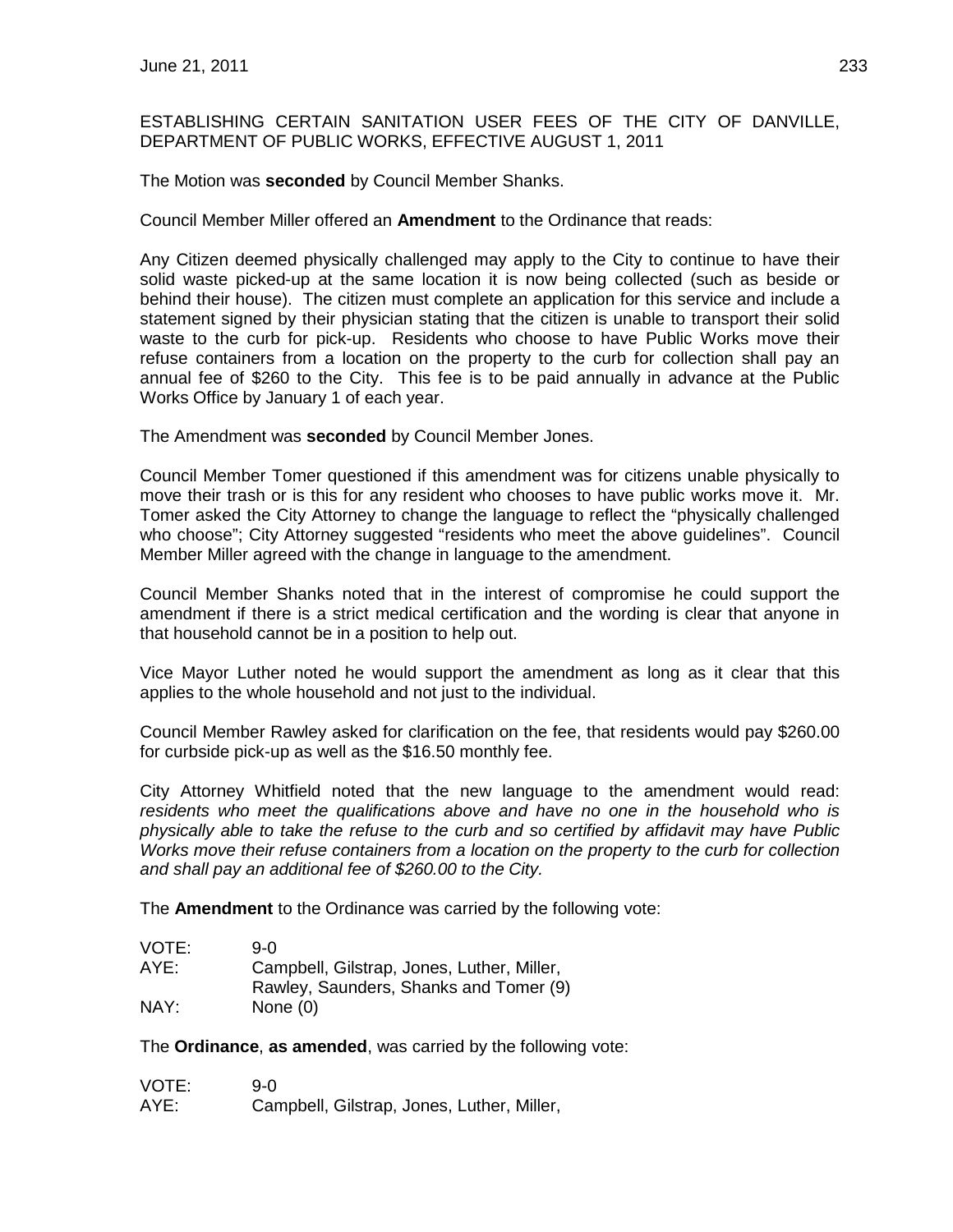Rawley, Saunders, Shanks and Tomer (9) NAY: None (0)

#### **CONSIDERATION - ESTABLISHING NEW FEES AND CHARGES - CEMETARY**

Council Member Jones **moved** adoption of Ordinance entitled:

#### **ORDINANCE NO. 2011-06.03**

ESTABLISHING NEW FEES AND CHARGES FOR THE TRANSFER OF OWNERSHIP OF GRAVES, PERMITS FOR MARKERS, MONUMENTS, AND VAULTS, AND VARIOUS OTHER PERMIT AND OVERTIME CHARGES FOR SERVICES RENDERED BY THE CITY

The Motion was **seconded** by Council Member Miller.

Mayor Saunders recognized Linda Burns, representing W.D. Rowe Monument Company who spoke against the new fees and charges for cemeteries. Ms. Rowe answered Council Member's questions. Council Member Rawley noted that the City's general fund has to supplement the cemetery fund and explained that is why Council is proposing to raise the fees. Ms. Burns suggested the City instead raise the perpetual care fees.

The Motion was **carried** by the following vote:

| VOTE: | 9-0                                        |
|-------|--------------------------------------------|
| AYE:  | Campbell, Gilstrap, Jones, Luther, Miller, |
|       | Rawley, Saunders, Shanks and Tomer (9)     |
| NAY:  | None $(0)$                                 |

#### **CONSIDERATION - ABOLISHING HUMAN SERVICES DEPARTMENT - REASSIGNING DIVISIONS TO EXISTING DEPARTMENTS**

Vice Mayor Luther **moved** adoption of an Ordinance entitled:

#### **ORDINANCE NO. 2011-06.12**

ABOLISHING THE DEPARTMENT OF HUMAN SERVICES AND REASSIGNING THE DIVISIONS OF LIBRARY, ADULT DETENTION, JUVENILE DETENTION AND SOCIAL SERVICES TO EXISTING DEPARTMENTS.

The Motion was **seconded** by Council Member Shanks.

Mayor Saunders noted he will be voting no on this matter stating he did not see the effectiveness or efficiency in the transfer of the departments.

Council Member Jones noted his concern that the employee from the Human Services department has announced her retirement.

Council Member Campbell noted he will have to vote no on this matter as well as the citizens have voiced their concern on this matter.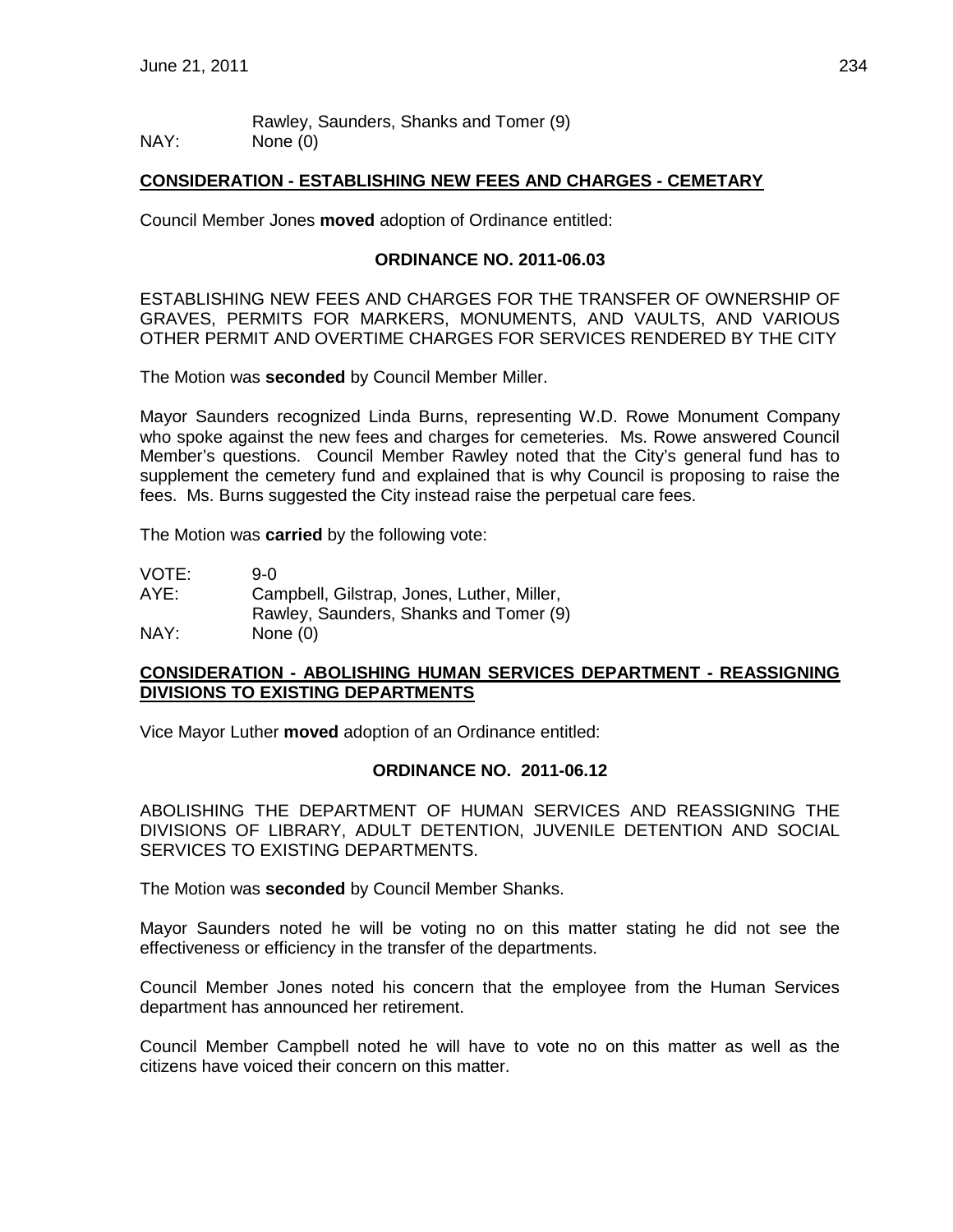Council Member Shanks noted that there were several cornerstones to the 2012 budget and this was one of them and it will carry forward in years to come. He noted that the City Manager has assured Council that the divisions will remain intact, with no changes in service levels or operations.

Mayor Saunders recognized Patrina Carter who spoke against the elimination of the Human Services Department and against increasing fees.

Vice Mayor Luther asked Director of Community Services, Earl Reynolds, to come before Council. Mayor Saunders recognized Mr. Reynolds who gave a brief summary of his educational background and work experience.

Mayor Saunders then recognized Citizen Michael Elder who spoke against the elimination of the Human Services department.

Council Members discussed the matter further and questions were answered by City Manager and Mr. Reynolds.

The Motion was **carried** by the following vote:

| VOTE: | 6-3                           |
|-------|-------------------------------|
| AYE:  | Gilstrap, Luther, Miller,     |
|       | Rawley, Shanks and Tomer (6)  |
| NAY:  | Campbell, Jones, Saunders (3) |

## **CONSIDERATION - FY 2012 CITY BUDGET AND CAPITAL IMPROVEMENT PLAN**

Vice Mayor Luther **moved** adoption of a Resolution:

### **RESOLUTION NO. 2011-06.01**

APPROVING THE BUDGETS OF THE VARIOUS FUNDS OF THE CITY OF DANVILLE FOR THE FISCAL YEAR ENDING JUNE 30, 2012

The Motion was **seconded** by Council Member Jones.

Mayor Saunders noted that he will be voting no on this budget.

Council Member Tomer noted he had some concerns about the budget however, Council needed to compromise and pass a budget.

Council Member Miller noted that he also did not agree with everything in the budget and not everyone gets 100% of what they want, but everyone has discussed it and all nine people are looking out for what is best for the City.

| VOTE: | $8-1$                                      |
|-------|--------------------------------------------|
| AYE:  | Campbell, Gilstrap, Jones, Luther, Miller, |
|       | Rawley, Shanks and Tomer (8)               |
| NAY:  | Saunders (1)                               |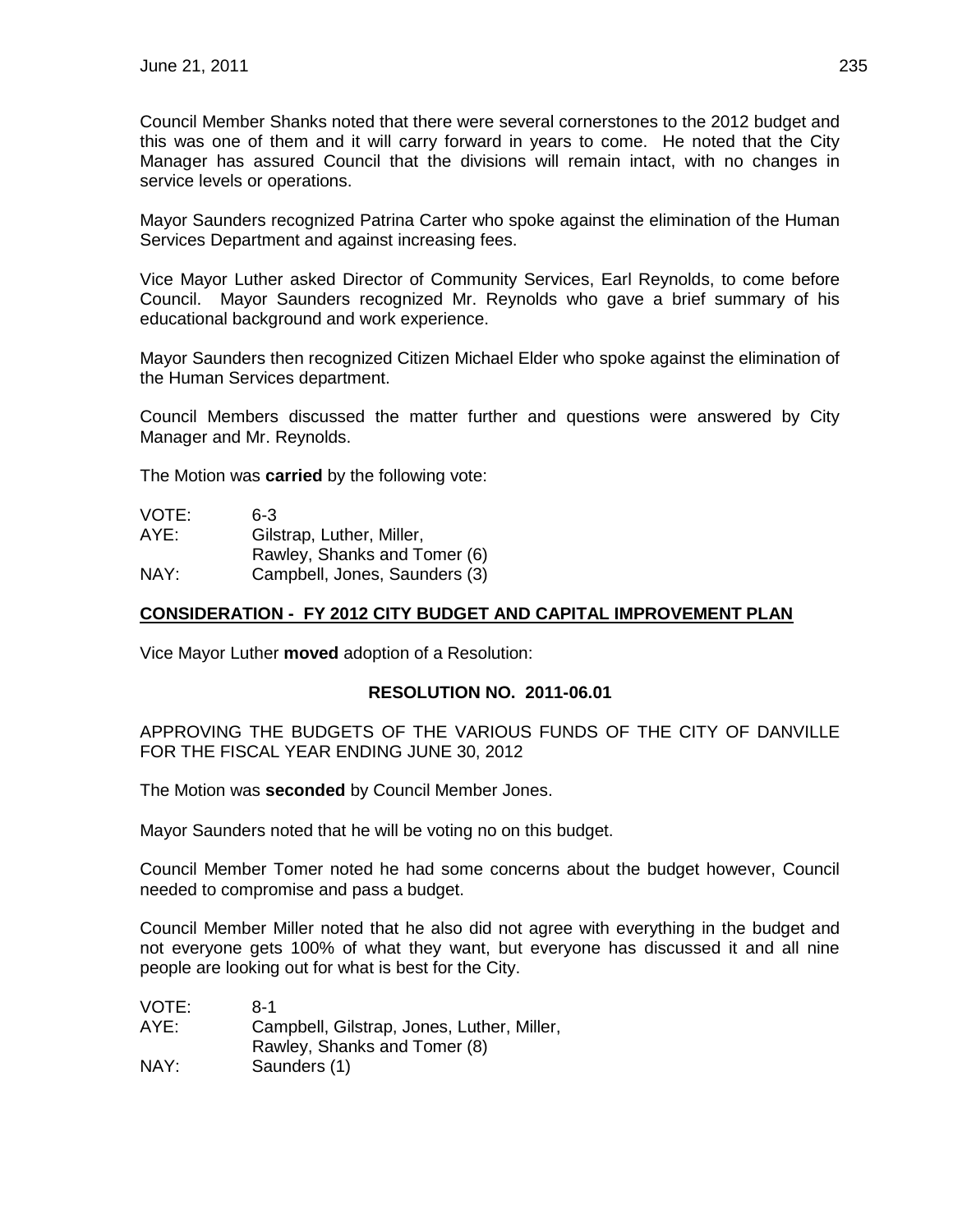# **CONSIDERATION - FY 2012 CAPITAL IMPROVEMENTS PLAN**

Council Member Shanks **moved** adoption of a Resolution entitled:

## **RESOLUTION NO. 2011-06.02**

APPROVING THE FISCAL YEAR 2012 CAPITAL IMPROVEMENTS PLAN FOR THE CITY OF DANVILLE, VIRGINIA.

The Motion was **seconded** by Vice Mayor Luther and carried by the following vote:

| VOTE: | 8-1                                        |
|-------|--------------------------------------------|
| AYE:  | Campbell, Gilstrap, Jones, Luther, Miller, |
|       | Rawley, Shanks and Tomer (8)               |
| NAY:  | Saunders (1)                               |

## **CONSIDERATION - BUDGET APPROPRIATION**

Council Member Rawley **moved** adoption of an Ordinance entitled:

## **ORDINANCE NO. 2011-06.04**

## BUDGET APPROPRIATION ORDINANCE FOR FISCAL YEAR 2012

The motion was **seconded** by Council Member Miller and carried by the following vote:

| VOTE: | 8-1                                        |
|-------|--------------------------------------------|
| AYE:  | Campbell, Gilstrap, Jones, Luther, Miller, |
|       | Rawley, Shanks and Tomer (8)               |
| NAY:  | Saunders (1)                               |

## **OLD BUSINESS**

### **MINUTES**

Upon **Motion** by Council Member Shanks and **second** by Council Member Jones, Approval of Minutes for the Regular Council Meeting held on June 7, 2011 were approved as presented. Draft copies had been distributed to Council Members prior to the Meeting.

### **CONSIDERATION - BAO – FY 2011 – \$8,050 – GRANT FROM US DHS – DANVILLE POLICE DEPARTMENT – MAINTENANCE COSTS**

Council Member Jones **moved** adoption of an Ordinance entitled:

### **ORDINANCE NO. 2011-06.09**

AMENDING THE FISCAL YEAR 2011 BUDGET APPROPRIATION ORDINANCE BY INCREASING REVENUE TO ANTICIPATE THE RECEIPT OF FUNDS FROM THE UNITED STATES DEPARTMENT OF HOMELAND SECURITY THROUGH THE VIRGINIA DEPARTMENT OF EMERGENCY MANAGEMENT LAW ENFORCEMENT TERRORISM PREVENTION PROGRAM IN THE AMOUNT OF \$8,050 AND APPROPRIATING SAME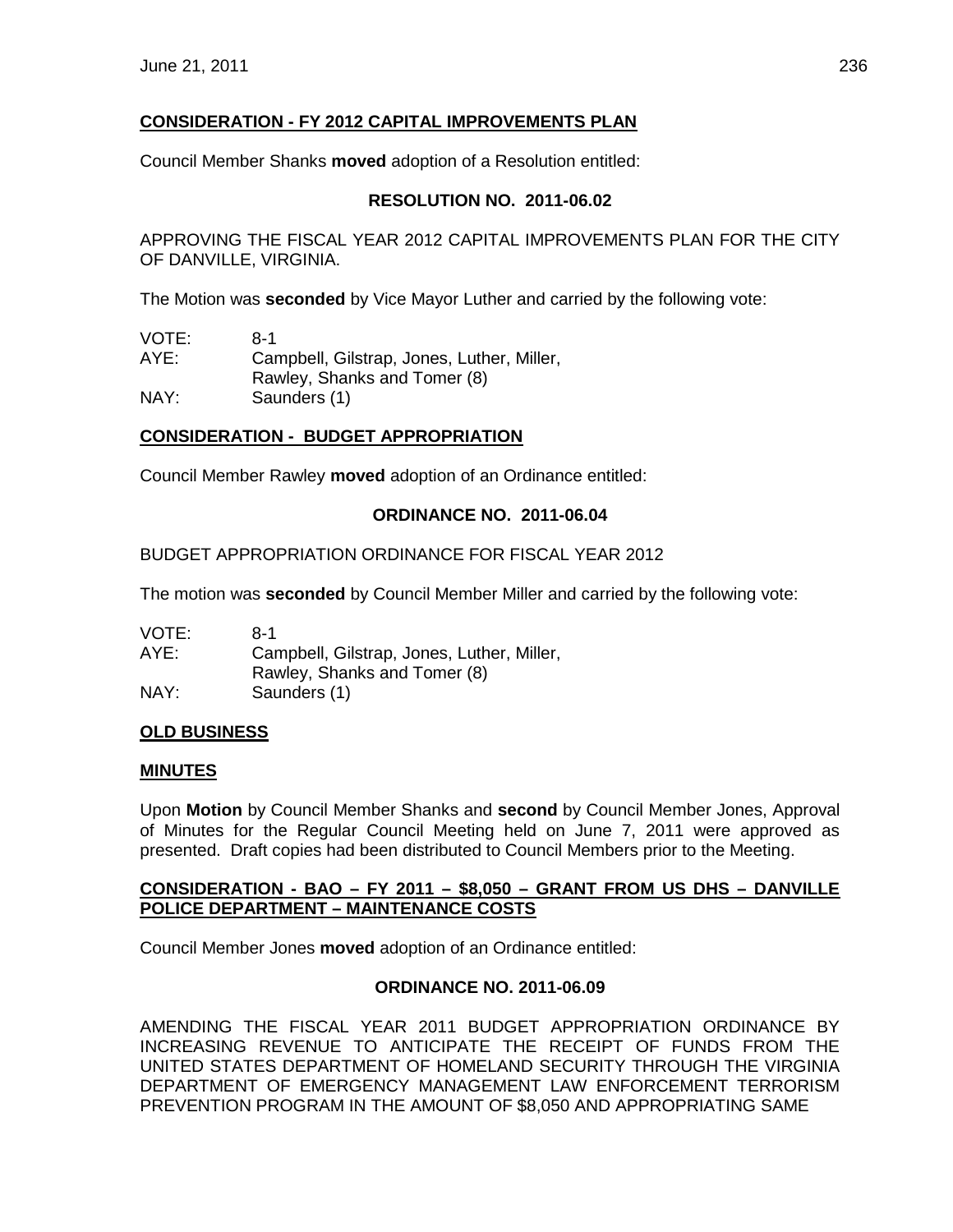The Motion was **seconded** by Council Member Rawley and carried by the following vote:

| VOTE: | 9-0                                        |
|-------|--------------------------------------------|
| AYE:  | Campbell, Gilstrap, Jones, Luther, Miller, |
|       | Rawley, Saunders, Shanks and Tomer (9)     |
| NAY:  | None $(0)$                                 |

## **IX. NEW BUSINESS**

## **CONSIDERATION – PROPOSED AMENDMENTS TO CITY'S PERSONNEL SYSTEM**

Council Member Rawley **moved** adoption of an Ordinance entitled:

### **ORDINANCE NO. 2011-06.13**

AMENDING THE PERSONNEL SYSTEM OF THE CITY OF DANVILLE, AS AMENDED, PROVIDING FOR THE CLASSIFICATION, COMPENSATION, AND EMPLOYEE DEVELOPMENT FOR EMPLOYMENT POSITIONS OF THE CITY.

The Motion was **seconded** by Council Member Campbell.

Mayor Saunders questioned Joe King and Human Resource Director Sara Weller regarding several personnel policies including departments exempt from this policy. Ms. Weller answered questions regarding this exemption. Mayor Saunders also questioned the grievance policy and the exemption of certain employees and requested this be looked into.

The Motion **passed** with the following vote:

| VOTE: | 9-0                                        |
|-------|--------------------------------------------|
| AYE:  | Campbell, Gilstrap, Jones, Luther, Miller, |
|       | Rawley, Saunders, Shanks and Tomer (9)     |
| NAY:  | None $(0)$                                 |

### **CONSIDERATION – ADOPTING A POWER SUPPLY PLAN – PARTICIPATION IN AMP FREMONT ENERGY CENTER PROJECT**

Council Member Campbell **moved** adoption of the following Resolution entitled:

### **RESOLUTION NO**. **2011-06.16**

APPROVING AND AUTHORIZING THE EXECUTION OF A POWER SALES CONTRACT WITH AMERICAN MUNICIPAL POWER, INC., AND TAKING OTHER ACTIONS IN CONNECTION THEREWITH REGARDING PARTICIPATION IN THE AMP FREMONT ENERGY CENTER

The Motion was **seconded** by Vice Mayor Luther and carried by the following vote:

| VOTE: | 9-0.                                       |
|-------|--------------------------------------------|
| AYE:  | Campbell, Gilstrap, Jones, Luther, Miller, |
|       | Rawley, Saunders, Shanks and Tomer (9)     |
| NAY:  | None $(0)$                                 |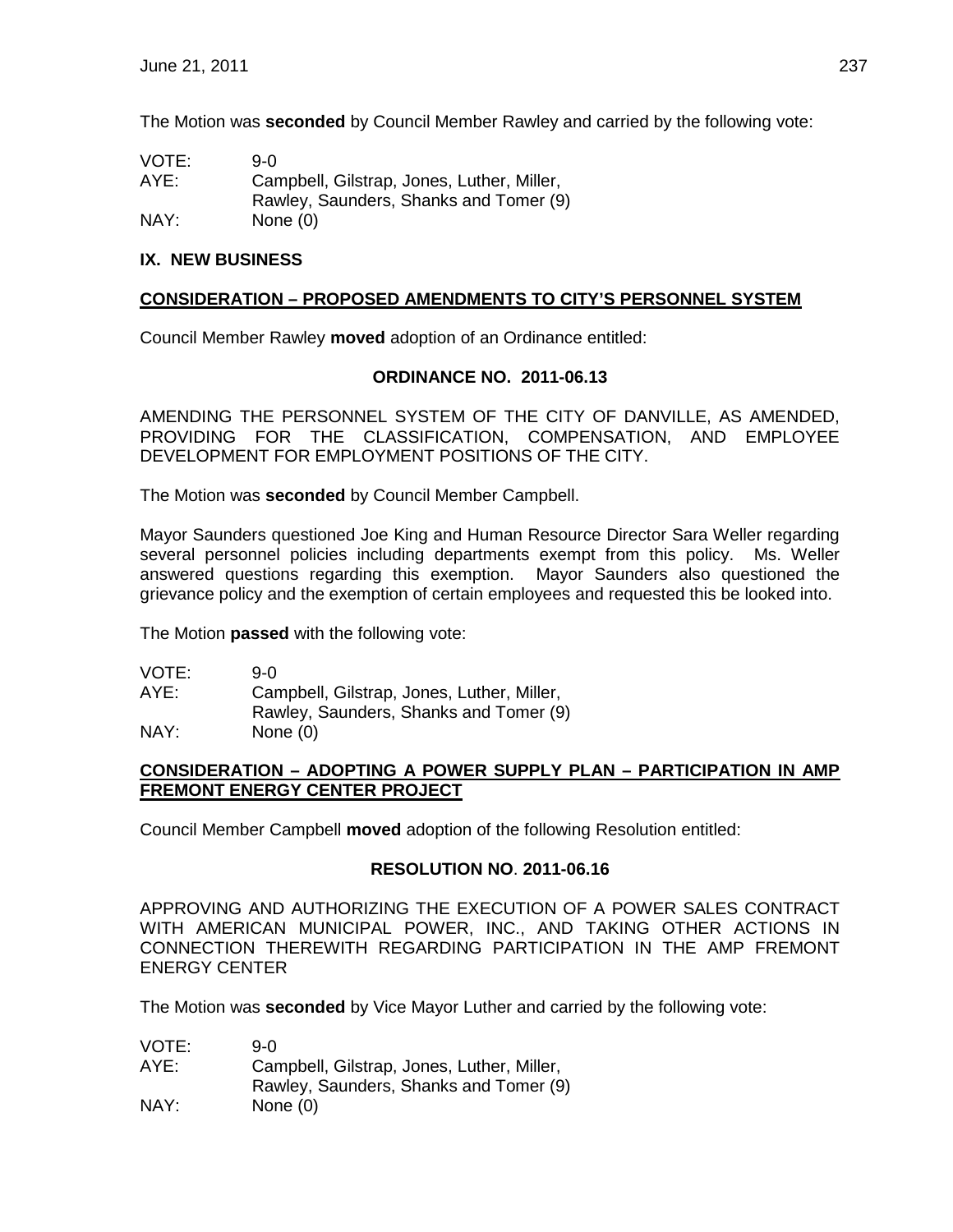## **COMMUNICATIONS**

There were no communications from the City Manager, City Attorney or the City Clerk.

## **ROLL CALL**

Council Member Shanks recognized Jason Gray, Danville Utilities and the nDanville medical network which has received a worldwide award for the nDanville network. Also congratulations to the City Manager and Economic Development team for the recent announcement of the Center for High Performance Computing which is going in the Old Belt Building on Bridge Street. Congratulations to students graduating high school this past weekend. Council Member Shanks noted everyone has been through a very difficult budget process and noted his appreciation of each member of council and the amount of time spent in this process.

Council Member Tomer noted that Council has spent a lot of time together in the past couple of months, a lot got done and he noted his respect for all of Council. He also noted his optimism about the future of the City, some good announcements have been made recently and more are on the way. Mr. Tomer thanked everyone, including the staff, for all their time.

Council Member Campbell stated he is thankful for fellow council members as well. Also to the Regional Foundation for the grant money helping in the purchase of the Downtowner Hotel. He noted that Danville is moving forward.

Council Member Jones stated he would like to thank the media who has been very fair during this process as well as all the citizens who came to voice their opinions. He noted he attended several graduations recently and one that stood out was GWHS and the number of people graduating with their GEDs. Council Member Jones also recognized Brian Hood from Statehood Productions who does a lot in North Main Street keeping young people off the street.

Vice Mayor Luther noted his prayers were with the City Attorney and his family for his father's full recovery. Vice Mayor Luther also recognized the Utilities Department who did not have a single accident or lost day. And thanks to the citizens who came out to give their opinions.

Council Member Miller noted that Lifepoint and Danville Regional started a residency training program for physicians and brought in 37 new physicians and their families. One person noted that the Danville Community Market is one of the best she had ever seen. Council Member Miller noted his appreciation of all the input from citizens coming down to speak and sending e mails.

Council Member Rawley noted his prayers also were with the City Attorney and his family and his father. Council Member Rawley stated his pleasure serving with all of council.

Mayor Saunders noted his thoughts are also with the City Attorney and his family, his father and his father's service in Vietnam. Also to the family of Elder Thomas Brooks, he is thinking of them as well. Mayor Saunders noted his thanks to council members, noting it has been an interesting cycle regarding this budget and other policies. Council has learned